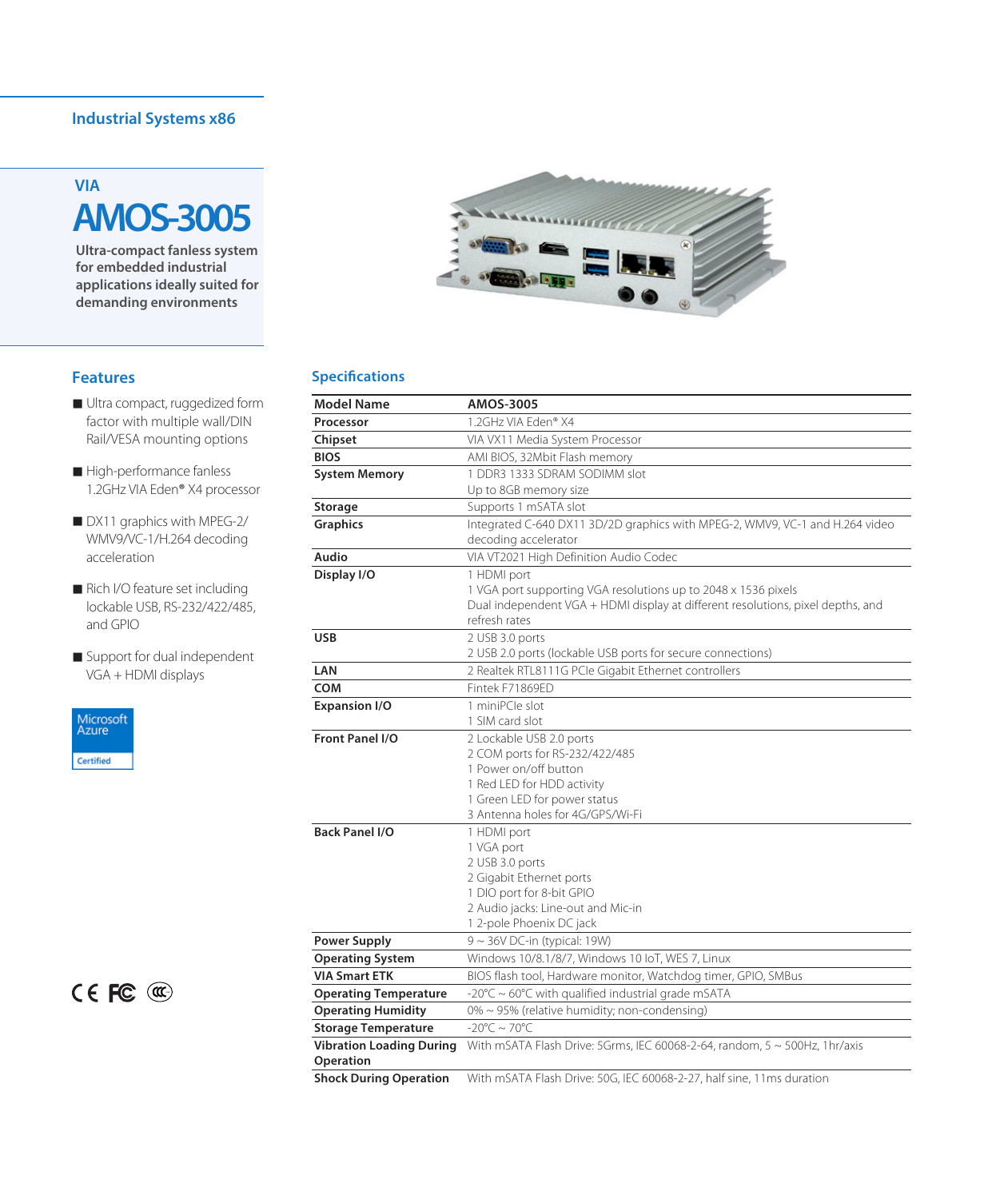#### **Front Panel External I/O Back Panel External I/O**





### **Specifications**

| <b>Model Name</b>              | AMOS-3005                                                   |  |
|--------------------------------|-------------------------------------------------------------|--|
| <b>Mechanical Construction</b> | Aluminum top chassis housing                                |  |
|                                | Metal chassis housing                                       |  |
|                                | Dual removable front & rear metal face plate                |  |
| Mounting                       | Wall/DIN Rail/VESA mountable                                |  |
| <b>Dimensions</b>              | 150.5mm(W) x 48.1mm(H) x 109.8mm(D) (5.93" x 1.89" x 4.32") |  |
| Weight                         | 1.4kg (3.08lbs)                                             |  |
| Compliance                     | CCC, CE, FCC, BSMI                                          |  |

### **Ordering Information**

| <b>Part Number</b> | <b>CPU Frequency</b>  | Description                                                                      |
|--------------------|-----------------------|----------------------------------------------------------------------------------|
| AMOS-3005-1012A2   | VIA Eden® X4 @ 1.2GHz | 1.2GHz VIA Eden® X4 CPU based fanless embedded system with HDMI, VGA, 2 USB 3.0, |
|                    |                       | 2 Lockable USB 2.0, 2 COM, DIO, 2 Gigabit Ethernet, 9 ~ 36V DC-in power          |

#### **Optional Accessories**

| <b>External AC-to-DC Adapter and Power Cord</b> |                                                  |  |
|-------------------------------------------------|--------------------------------------------------|--|
| <b>Part Number</b>                              | <b>Description</b>                               |  |
| 99G63-020776                                    | AC-to-DC adapter, DC 12V/5A, 60W                 |  |
| 99G33-02032C                                    | Power cord, 180cm, USA type                      |  |
| 99G33-02033C                                    | Power cord, 180cm, Europe type                   |  |
| 99G33-02034C                                    | Power cord with PSE mark, 180cm for Japan market |  |
| <b>Wireless Modules</b>                         |                                                  |  |

| <b>Part Number</b> | Description                                                                                  |
|--------------------|----------------------------------------------------------------------------------------------|
| 00GO27100BU2B0D0   | VNT9271 IEEE 802.11b/g/n USB Wi-Fi dongle                                                    |
| EMIO-1533-00A2     | VNT9271 IEEE 802.11b/g/n USB Wi-Fi module with assembly kit and antenna                      |
| EMIO-5531-00A1     | VAB-820-W IEEE 802.11b/g/n USB Wi-Fi & Bluetooth module with assembly kit and antenna        |
| FMIO-2531-00A1     | VAB-820-W-M IEEE 802.11b/g/n miniPCle Wi-Fi & Bluetooth module with assembly kit and antenna |
| EMIO-2551-02A0     | 3.75G HSPA/UMTS mobile broadband full size miniPCle module                                   |
| EMIO-2551-03A0     | 3.75G HSPA/UMTS mobile broadband full size miniPCIe module with GPS                          |
| EMIO-2573-00A0     | 4G LTE mobile broadband full size miniPCIe module (North America only)                       |
| EMIO-2573-01A0     | 4G LTE mobile broadband full size miniPCIe module (Europe only)                              |
| FMIO-2573-02A0     | 4G LTE mobile broadband full size miniPCIe module (Japan only)                               |